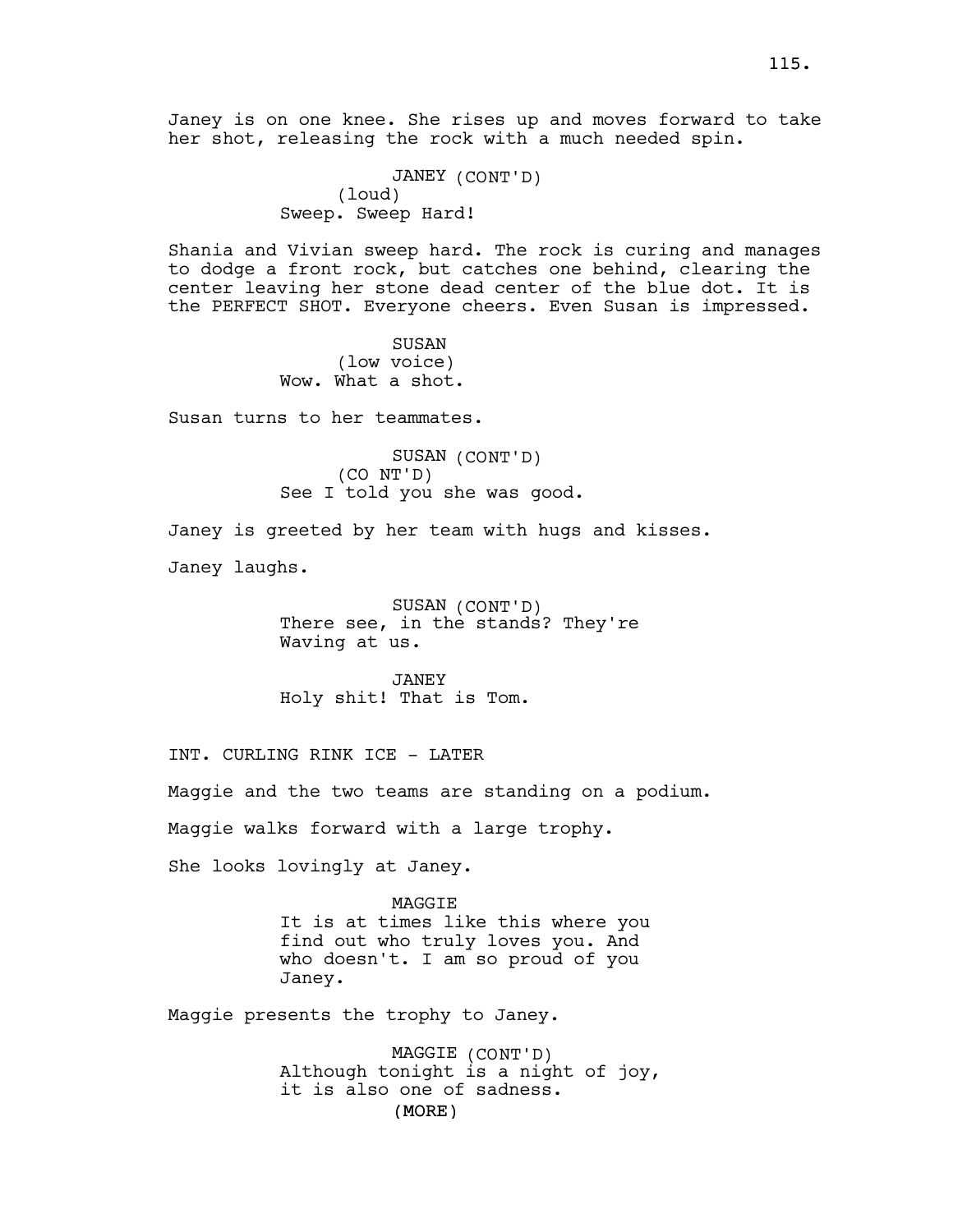The crowd murmurs disapproval at the bad news.

MAGGIE (CONT'D) Nothing lasts forever. All good thing come to an end.

Janey gets teary eyed and embraces Maggie.

JANEY I want to tell everyone how much I love you Maggie. And my friends, whom I never knew the true value of until I came back home.

Janey's team mates are moved. Susan looks on approvingly.

JANEY (CONT'D) But there is one man that I never had the chance to tell that I loved him. And now he's gone.

The crowd looks on with empathy.

TOM (shouting) He loved you too!

Tom walks out of the bleachers onto the ice, holding a pouch.

TOM (CONT'D) He loved you too!

Janey is shocked.

Tom climbs onto the podium.

TOM (CONT'D)

Robert adored you, Janey. And he was so happy that you wanted to take care of yourself and solve your problems without him. The more independent a woman is, the greater a prize she is to her man.

Tom hands Janey the pouch.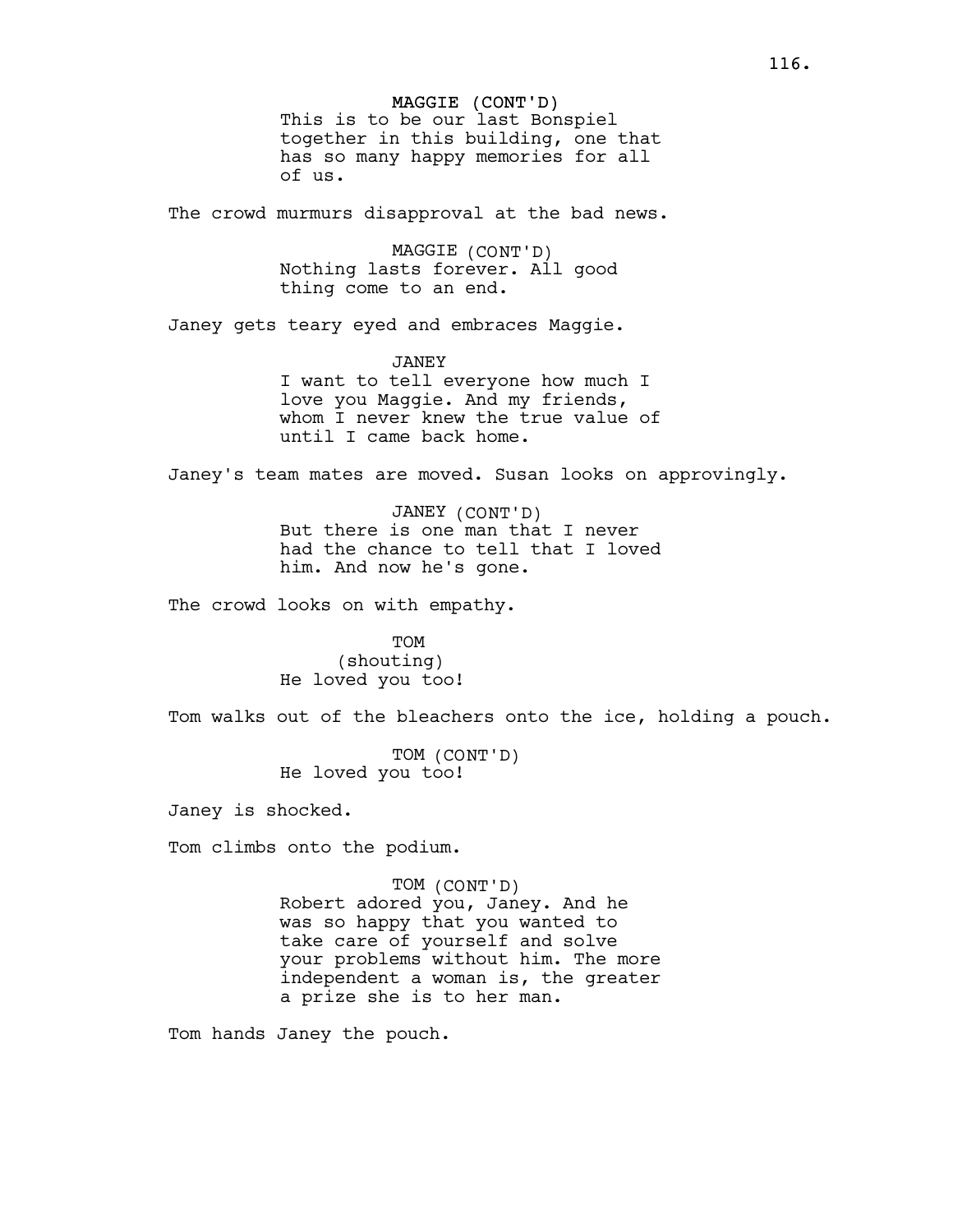Janey opens the pouch. There is a check in her name for twelve million dollars.

> JANEY What the fuck?

> > **TOM**

Robert loved you and so before his death he wrote you this check for twelve million dollars. Which means that this beautiful rink, full of memories, will be rebuilt and will live on.

Janey is shocked at the good news.

TOM (CONT'D) Even an independent woman like you needs a little help once in a while. Everyone does.

Janey looks at the check with disbelief.

And then she shoots it up in the air triumphantly.

The crowd roars with approval.

JANEY Why is that it took Robert dying for me to know that I loved him?

ROBERT (off screen shout) Good question!

Robert is in the far bleachers, very much alive.

He grabs a broom, enters the ice and expertly brushes the stone down the ice.

> JANEY You're alive, mother fucker?

ROBERT Damn straight, Cutie Pie.

Robert walks on the podium and hands Janey's used panties to her.